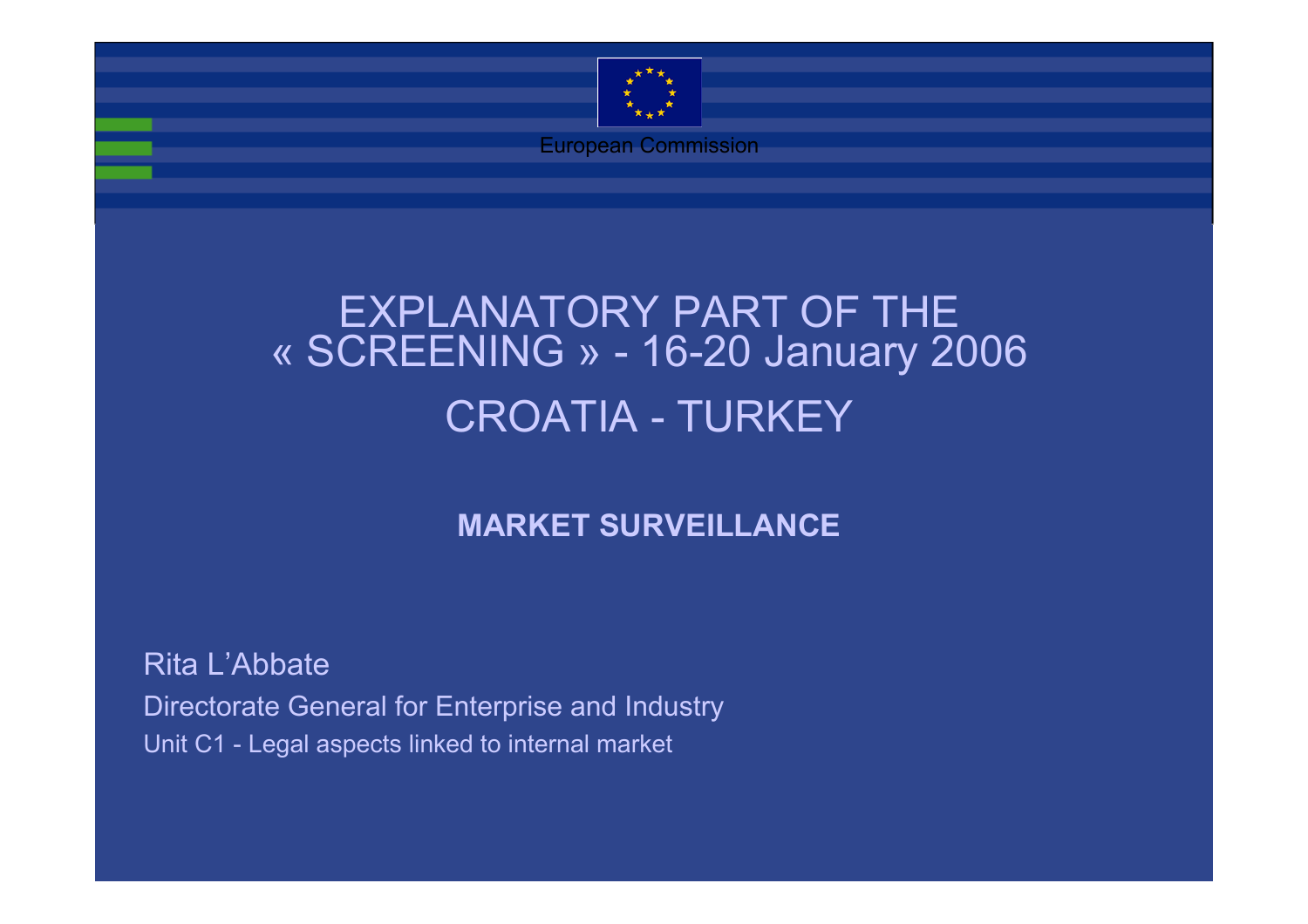# WHAT is Market Surveillance

#### • not :

verifications by a Notified Body involved in conformity assessment procedures

• merely:

control activities by national public authorities of products already placed on the market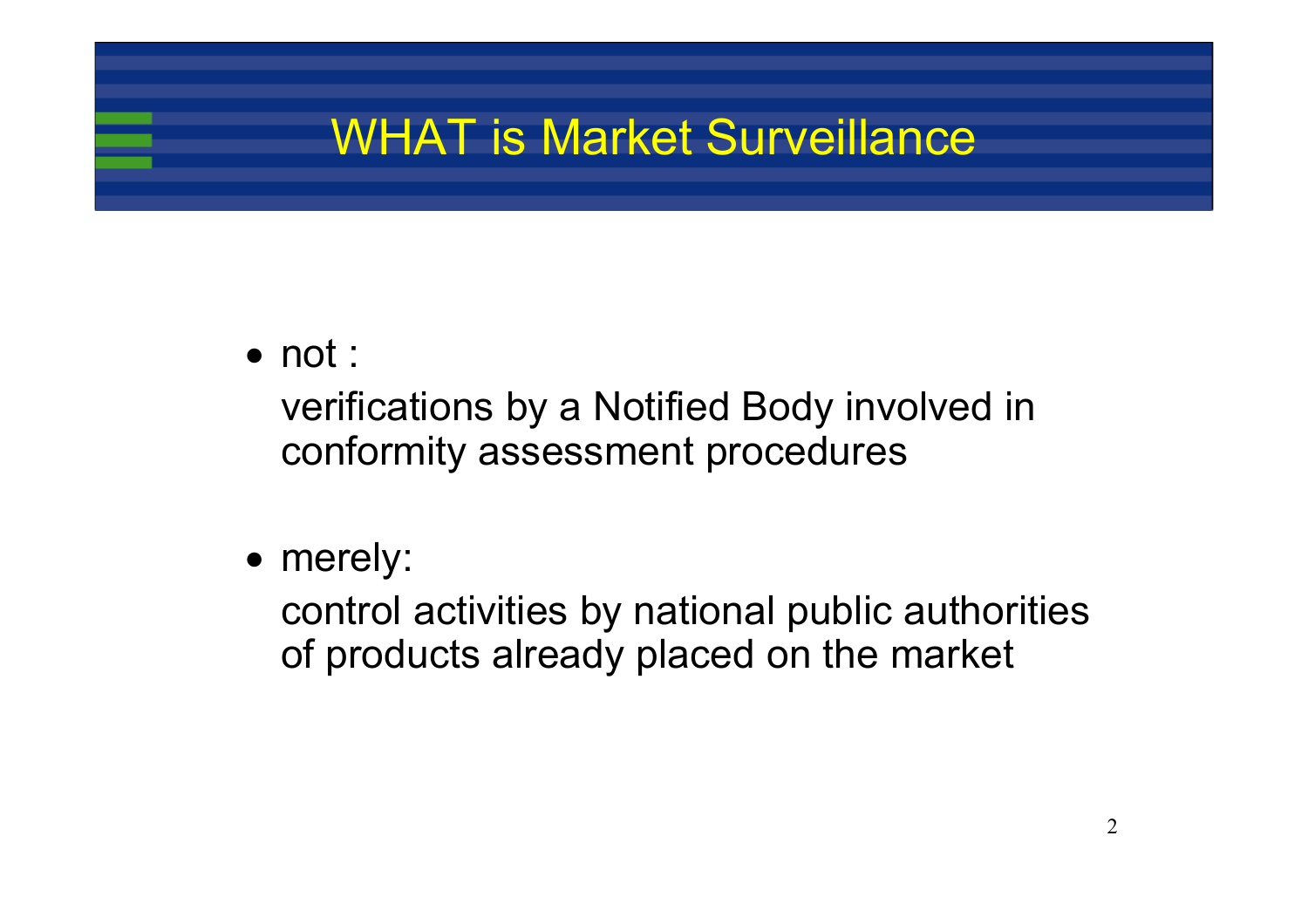# WHY Market Surveillance (1)

### **Market surveillance should ensure:**

- -Equally high level of protection of citizens
- the counterbalance of controls carried out prior to placing on the market
- that unfair competition to stakeholders both inside and outside the EU is avoided
- trust and transparency between Member States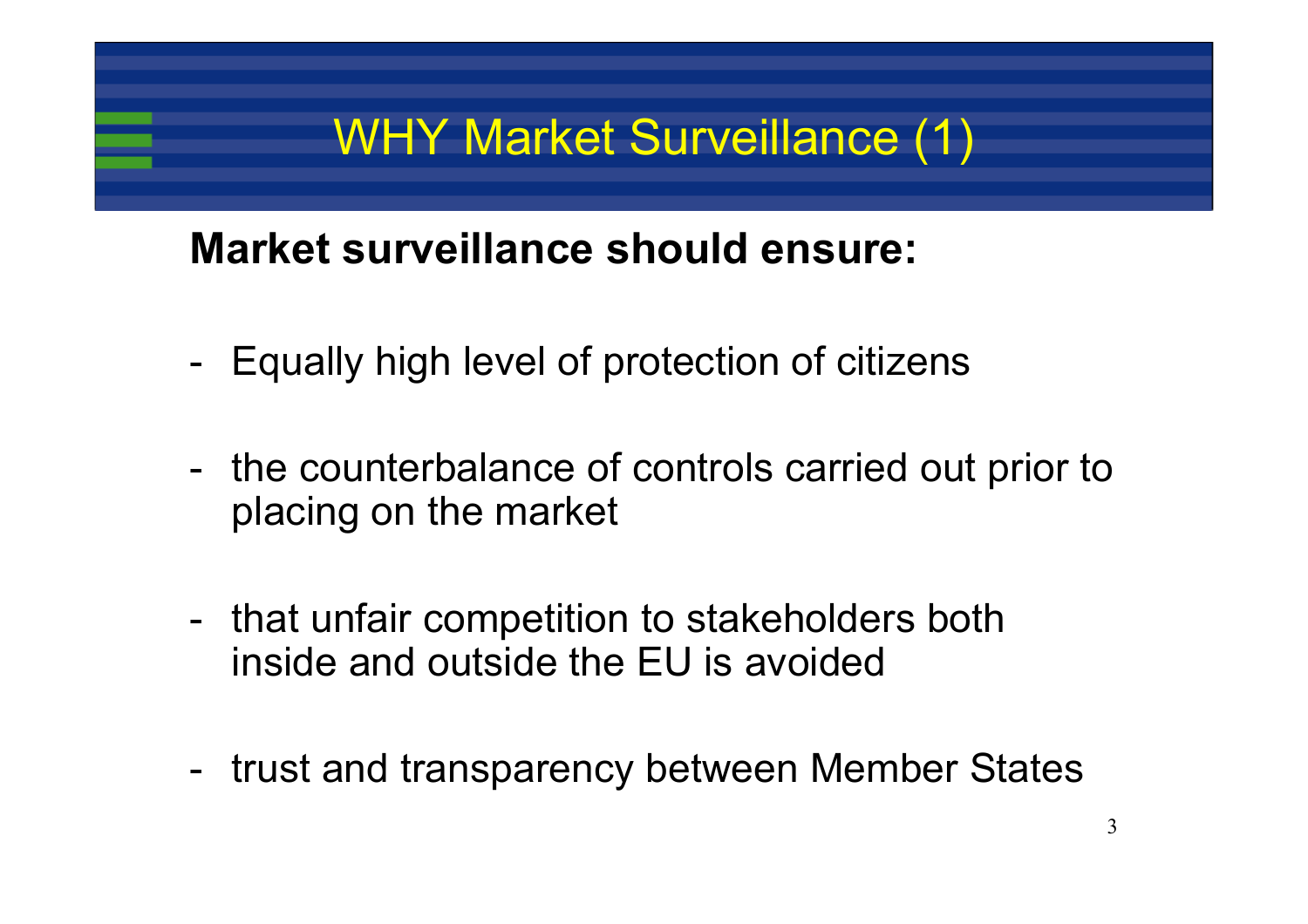

#### **GOAL :**

### **A uniformly high level of enforcement of internal market legislation**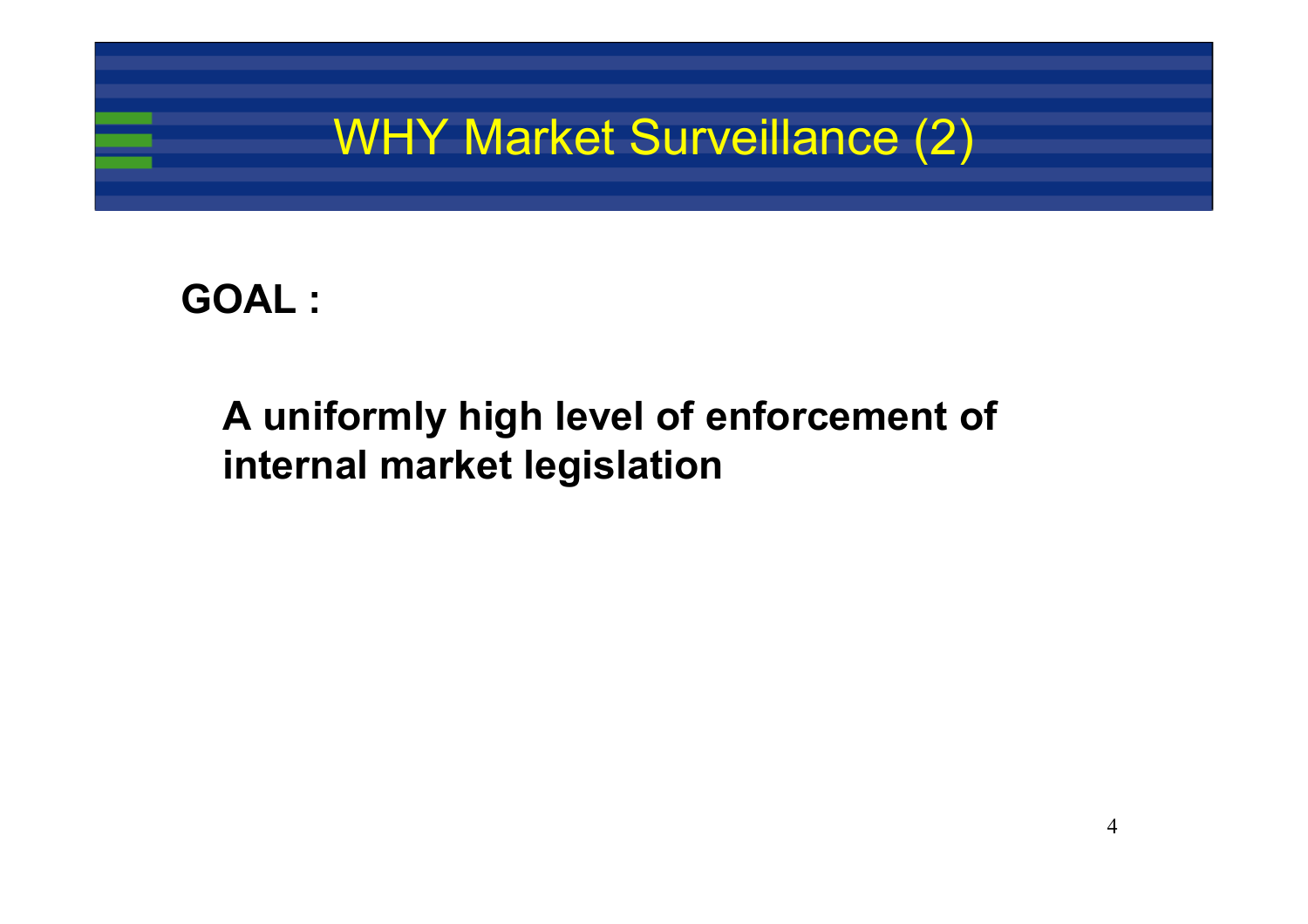# Market Surveillance - obligations (1)

### $\Rightarrow$  Few explicit requirements in **Directives**

### Ö **Implicit requirements in Treaties (***Article 10)*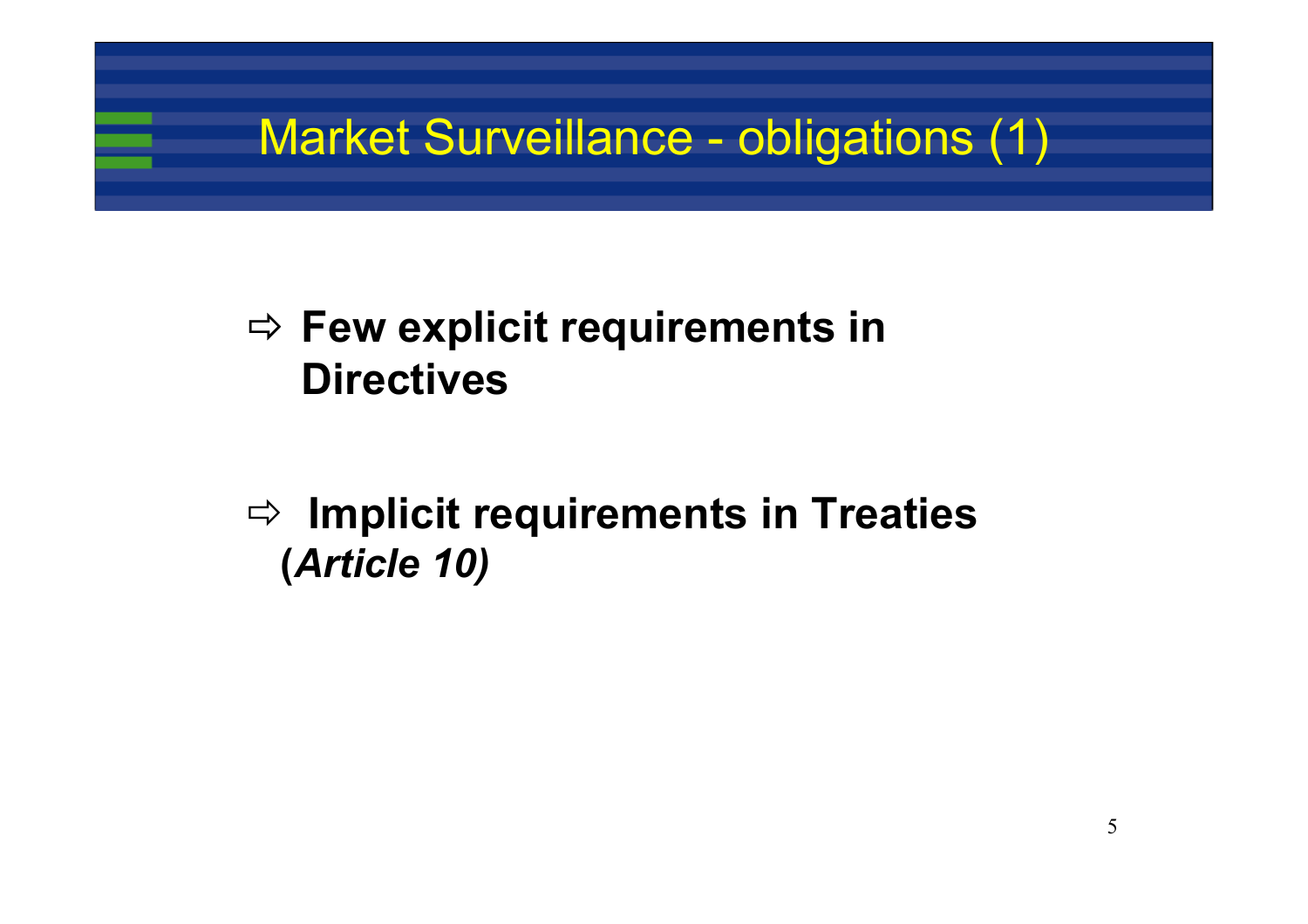# Market Surveillance - obligations (2)

### **MS shall organise and operate market surveillance as a public authority activity**

**MS shall ensure that only products in conformity with the EU legislation may be available on their market**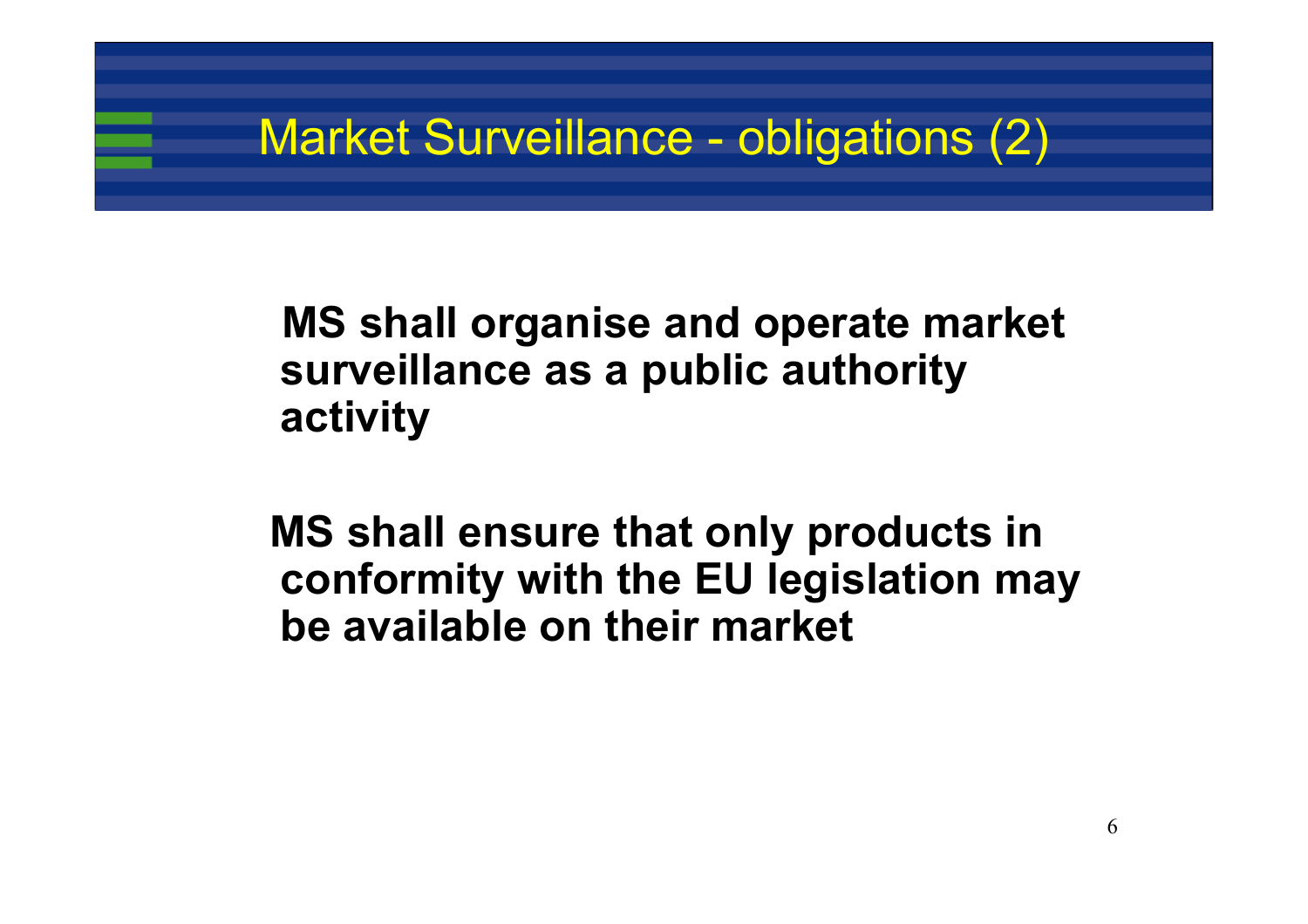# Market Surveillance - obligations (3)

| <b>Control obligations for Member States</b>                                   | Sectoral<br>Directives &<br><b>GPS-Directive</b> |
|--------------------------------------------------------------------------------|--------------------------------------------------|
| Post-market obligations for<br>producers, distributors & economic<br>operators | <b>GPS-Directive</b>                             |
| Sectoral AdCo Groups - Networks,<br>Rapid intervention, Safeguards             | Sectoral<br>Directives &<br><b>GPS-Directive</b> |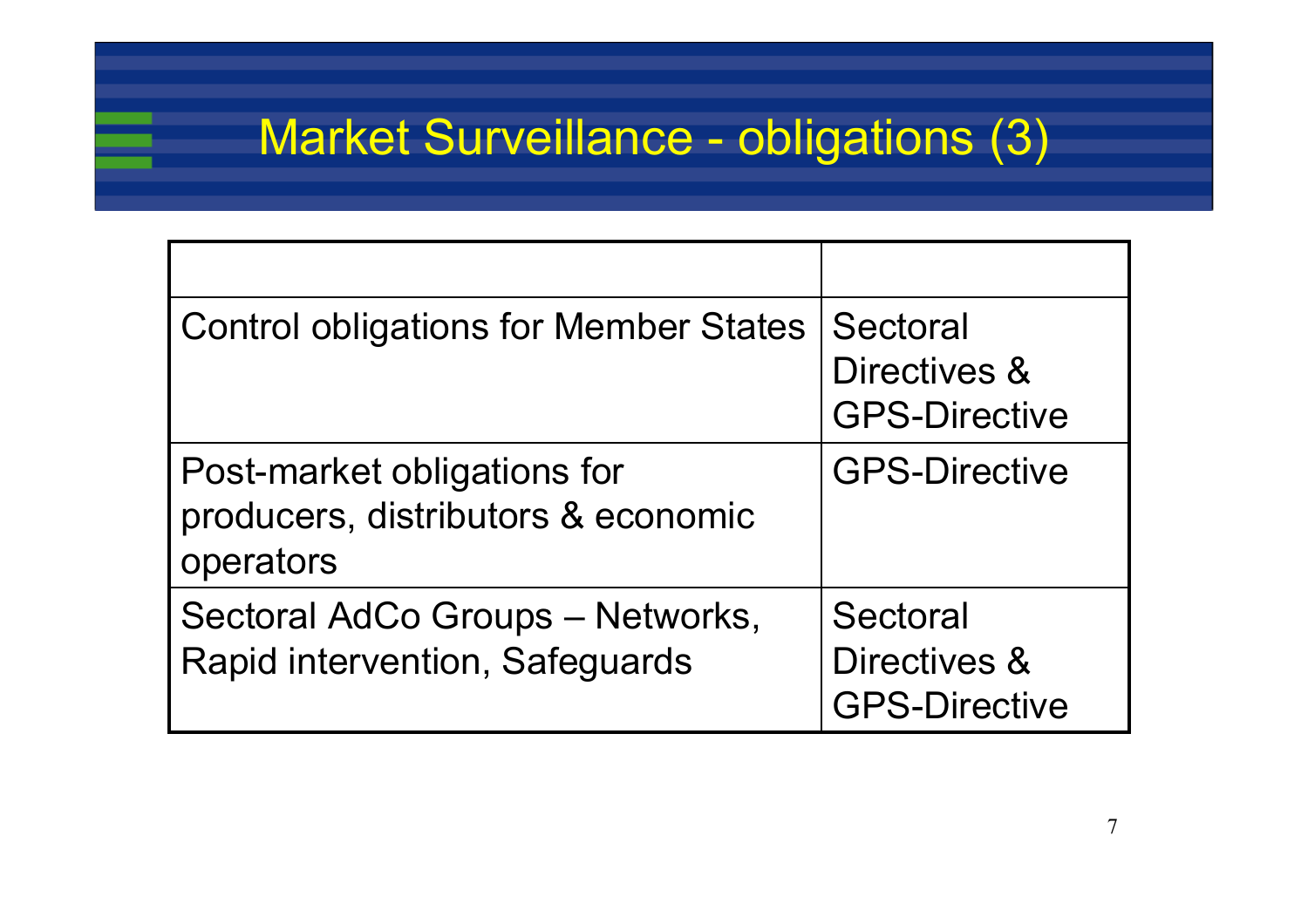

# **Market surveillance should beorganised at two levels :**

- • definition of the essential elements to bemet by the national market surveillance system
	- co-operation at national and EU levels

•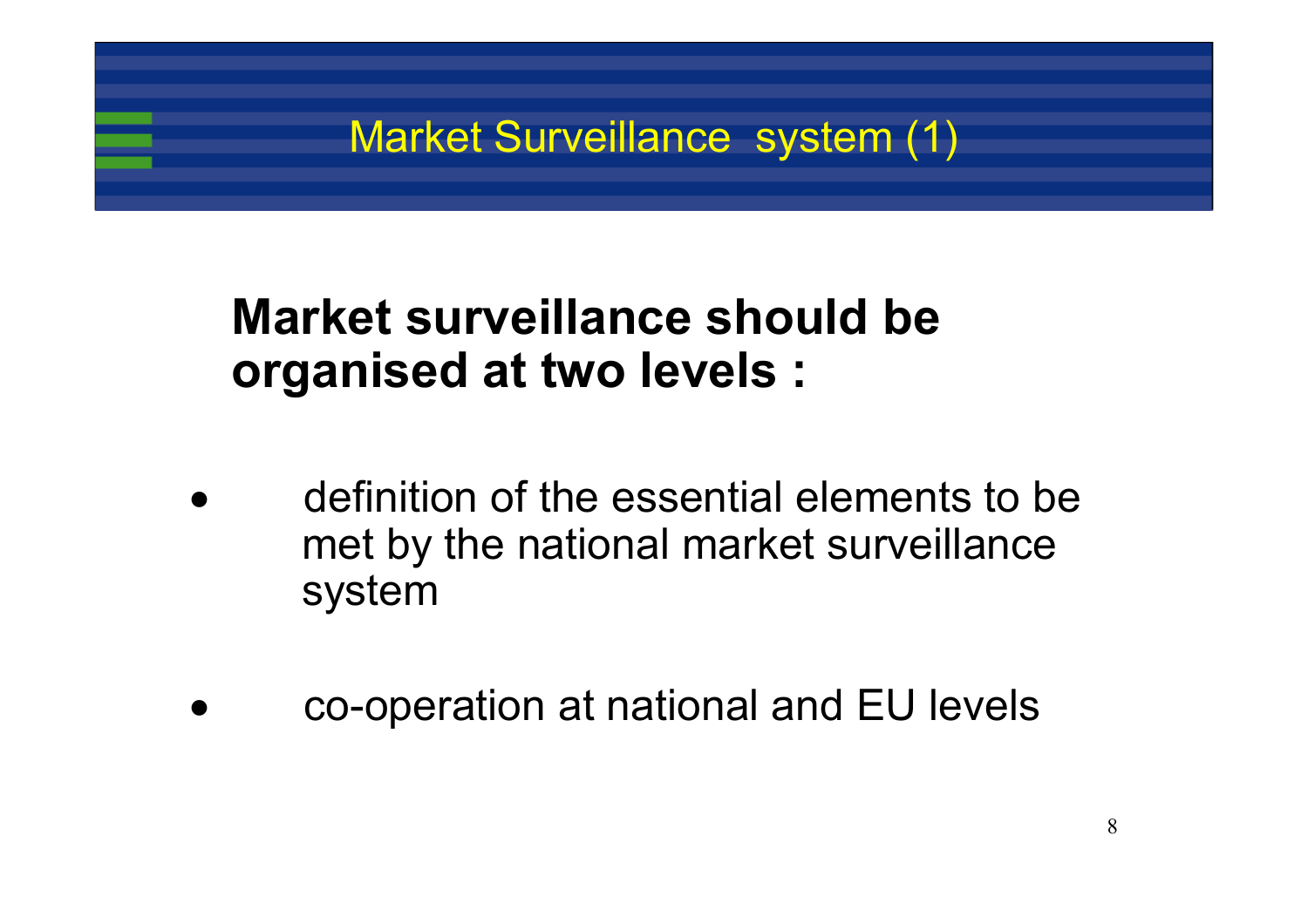### Market Surveillance system (2)

#### Ö **Essential elements for an efficient market surveillance system** :

- appointment of national authorities competent for monitoring conformity of the relevant product
- delegate the necessary powers and resources
- determine the necessary procedures (e.g. monitor accidents, register and follow-up compliants, etc.)
- define the necessary measures (e.g. carry out cheks, take samples for inspections and tests, etc.)
- adopt rules concerning sanctions applicable to infringments
- etc…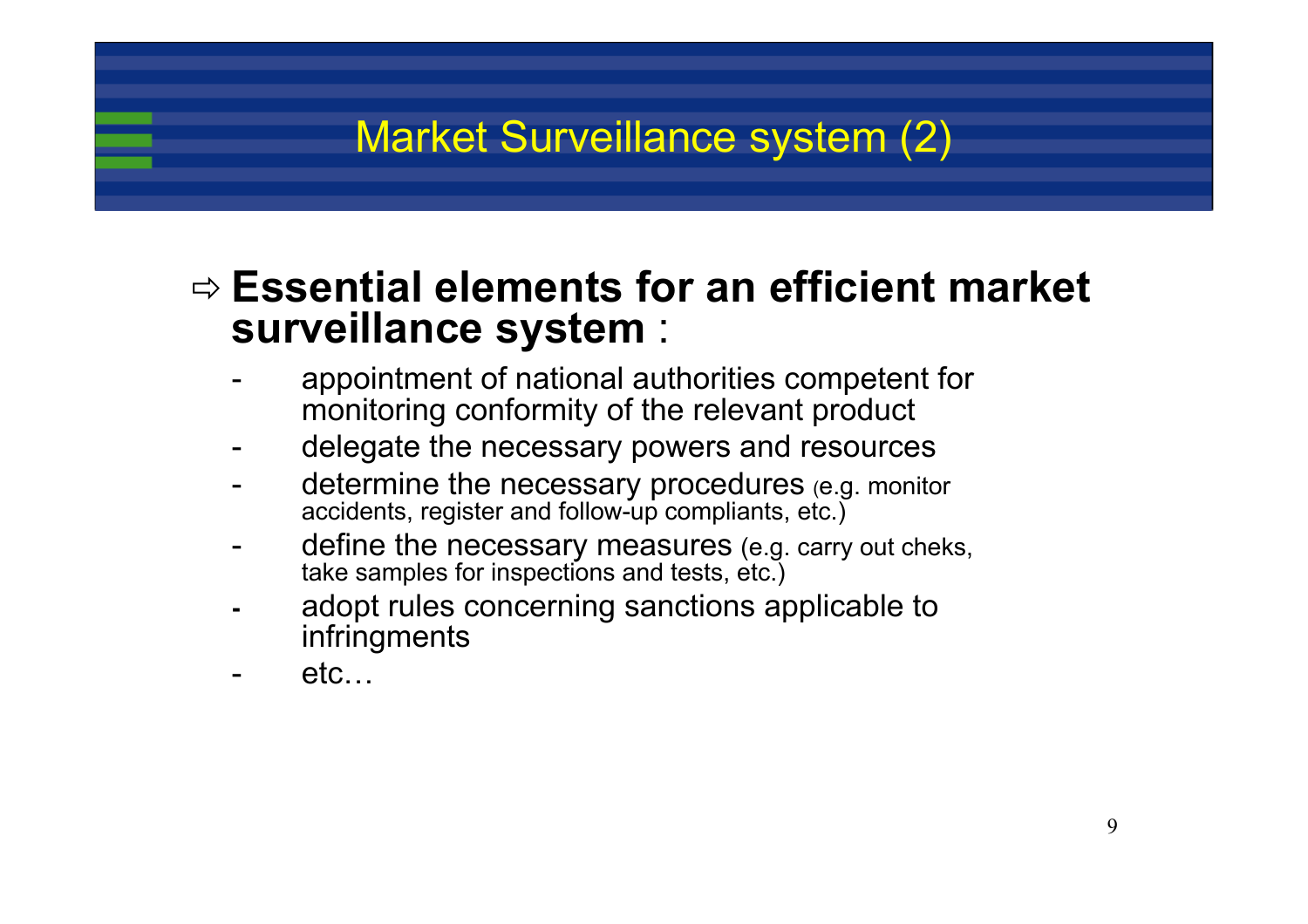### Market Surveillance system (3)

### Ö **TO REINFORCE CO-OPERATION**

- $\boldsymbol{\varOmega}$  *develop a consistent administrative cooperation:*
	- *general activities*
	- *exchange of information*
	- *sharing of resources*
- $\Delta$  *develop more efficient external border controls*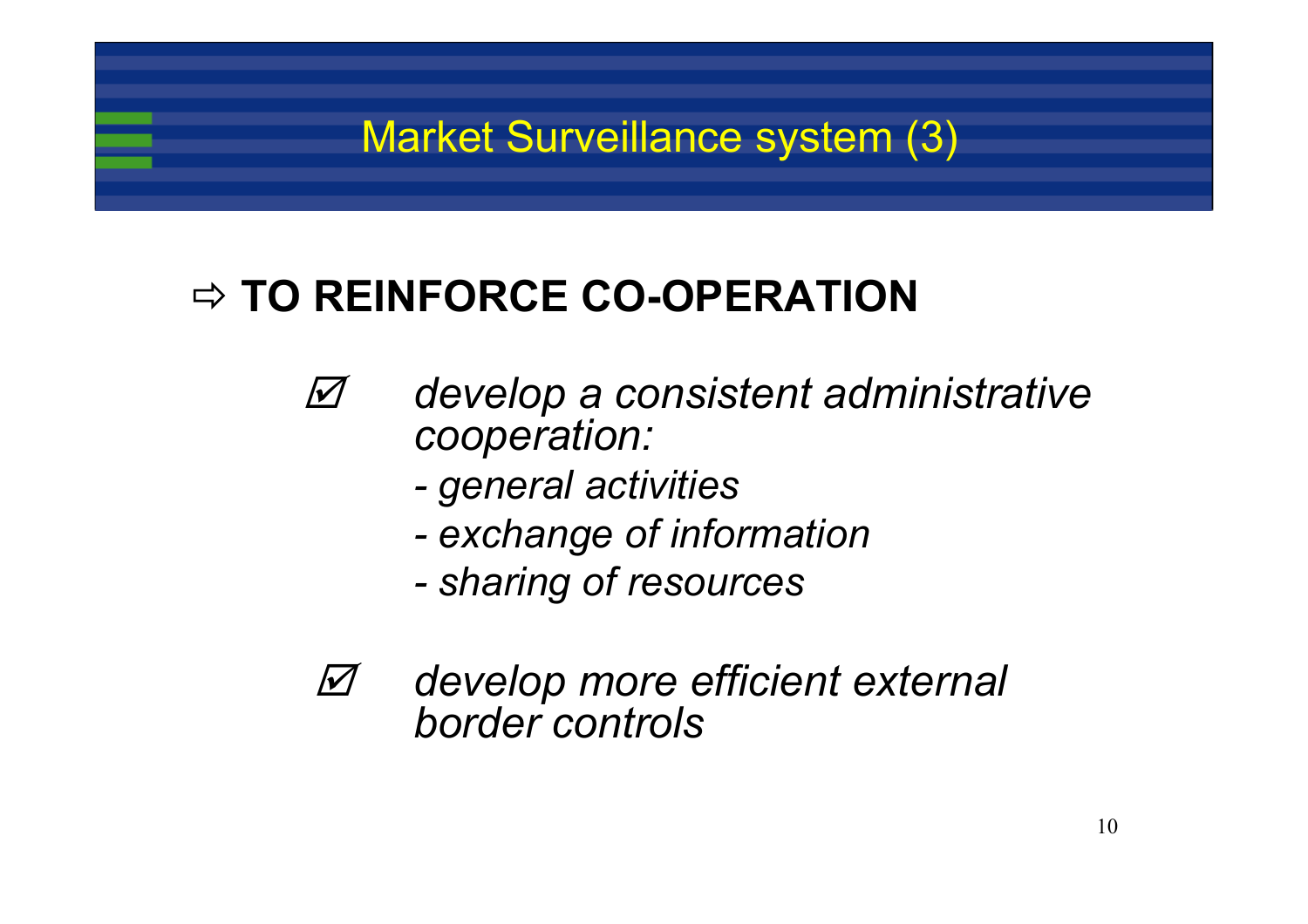# *Development of more effective and efficient cross-border co-operation*

*this could imply :*

- *exchange of information on (potentially) noncompliant products*
- *enforcement actions to be taken*
- *controls at national level and across national boundaries*
- *creation of Networks*
- *e-facilities….*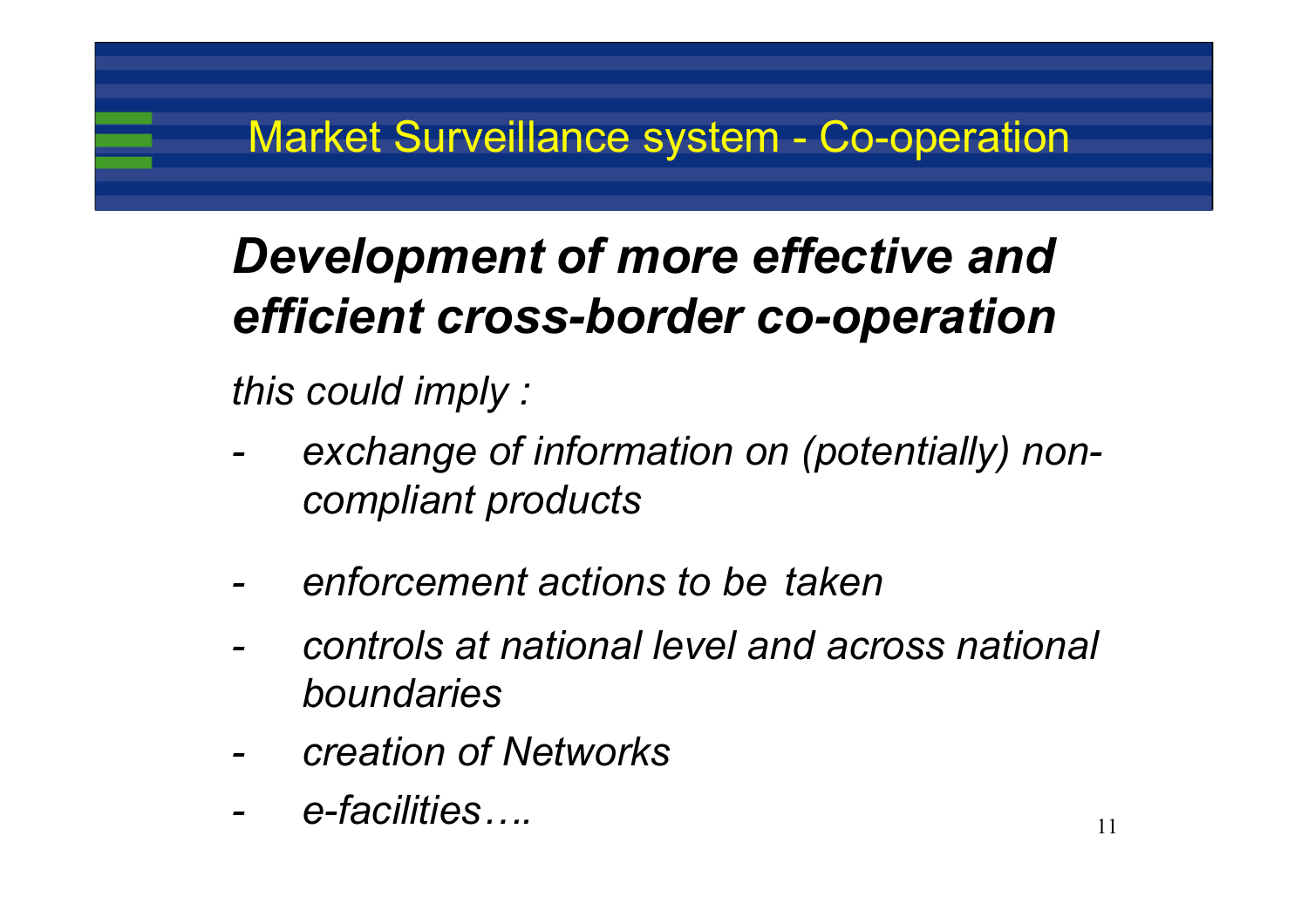

- 1. Market surveillance is an essential tool to ensure
	- • High level of health, safety, environmental and consumer protection
	- •a level playing field for manufacturers
- 2. Therefore, the national system shall :
- • ensure that only products in conformity with the relevant Community legislation may be placed on the market
- • provide for appropriate cooperation at both national and EU levels